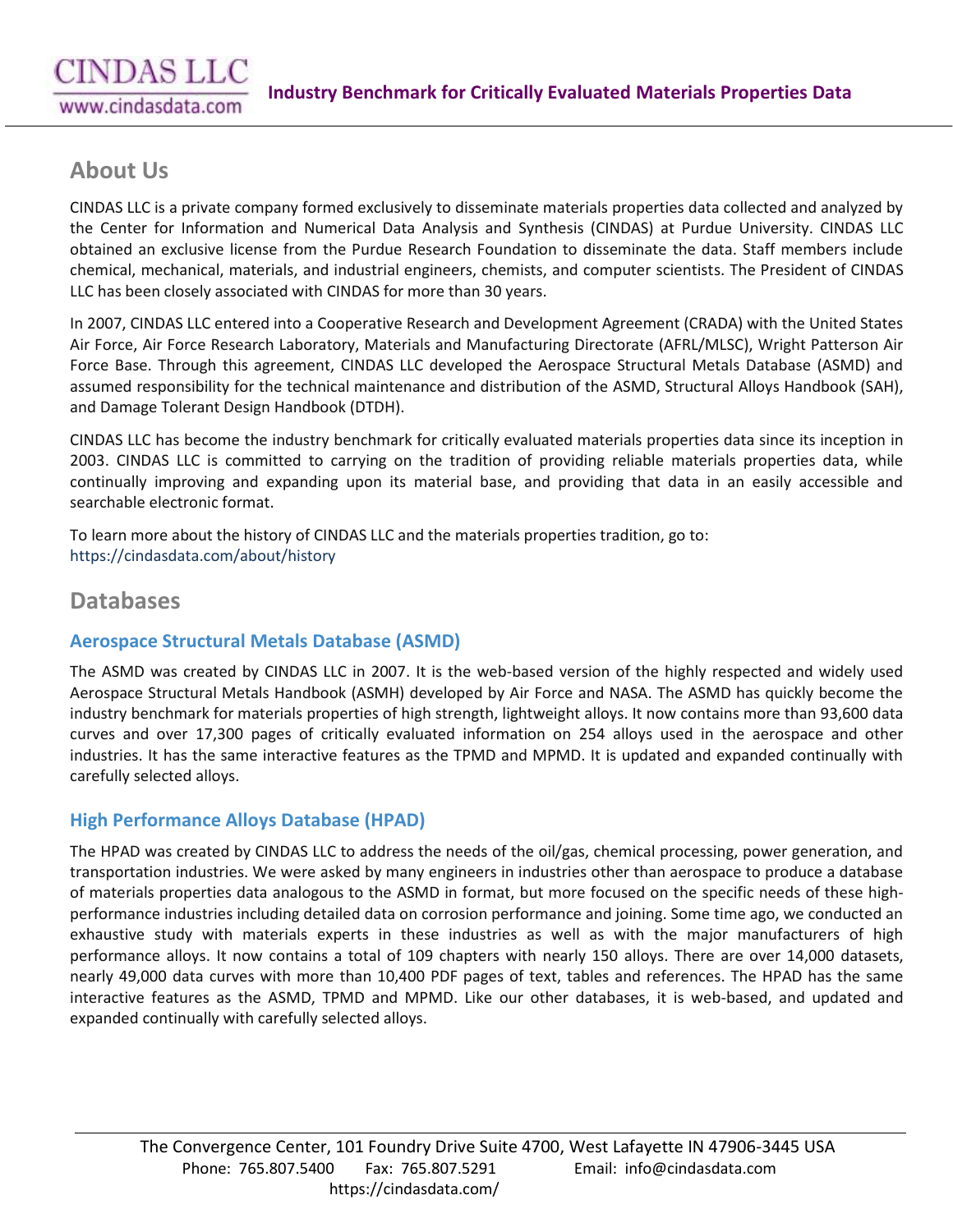# **CINDAS LLC**

www.cindasdata.com

#### **[Aerospace and High Performance Alloys Database \(AHAD\)](https://cindasdata.com/products/ahad)**

The AHAD was created by CINDAS LLC to address the needs of our clients in all industries including the aerospace, defense, oil/gas, chemical processing, power generation and transportation industries. When we were asked by many engineers in industries other than aerospace to produce a materials properties database analogous to the ASMD, in format, but more focused on the specific needs of these high performance industries including detailed data on corrosion testing and joining, we created the High Performance Alloys Database (HPAD). We recognized that many of our current ASMD clients would also want the materials properties data on the alloys in the HPAD. Therefore we have merged the HPAD and ASMD into a powerful combined database with alloys of importance in all industries requiring high performance alloy data, the AHAD. The AHAD contains materials properties data on 298 alloys, with nearly 100,000 data curves and over 19,300 pages. It has the same interactive features as the ASMD, HPAD, TPMD and MPMD. Like our other databases, it is web-based and updated and expanded continually with carefully selected alloys. We are currently taking orders. Please contact us if you would like to transition your current subscription from the ASMD to the AHAD.

#### **[Cryogenic](https://cindasdata.com/products/ahad) and Low Temperatures Database (CLTD)**

The CLTD, released in May 2021, was developed based on suggestions and input from our current customers. It offers material characteristics in the cryogenic and low temperature ranges. It consists of thermophysical, mechanical, electrical and other properties of over 2000 materials in the temperature ranges from 0 K to 273 K. Initial data is from both NIST data resources as well as CINDAS data. More data will be added as it becomes available. This is an optimal source for cryogenic and low temperature data.

#### **[Microelectronics Packaging Materials Database \(MPMD\)](https://cindasdata.com/products/mpmd)**

The MPMD contains data and information on thermal, mechanical, electrical and physical properties of electronics packaging materials, and it is available in a web-based format. The database is continually updated and expanded. The MPMD contains 1,080 materials, 405 properties, and contains over 23,400 data curves.

## **[Thermophysical Properties of Matter Database \(TPMD\)](https://cindasdata.com/products/tpmd)**

The TPMD contains data and information on thermophysical properties. This is the searchable, electronic version of the Thermophysical Properties of Matter, the TPRC data series. It is available in a web-based format. The database is continually updated and expanded. The TPMD contains over 5,000 materials categorized into 85 material groups, 107 properties, and over 51,700 data curves.

# **Graphing Functions**

#### **CINDAS LLC web-based database graphing functions include:**

- Large graphs.
- Hovering cursor will show x and y values of each data point on the graph, in the color of the graph. All of the actual test data is still shown using the Show Text option.
- Zoom feature expands the scale of the graph instantly. To zoom into the graph, click and drag a box around the data points to see in more detail. The graph will automatically adjust the axis values. This feature may be used multiple times to expand the same area of the graph. To return to the original graph, click Reset Zoom.
- Export to printer, JPG, PNG, PDF, etc. New icons on graph display, allow user to save/export the graph to various programs.